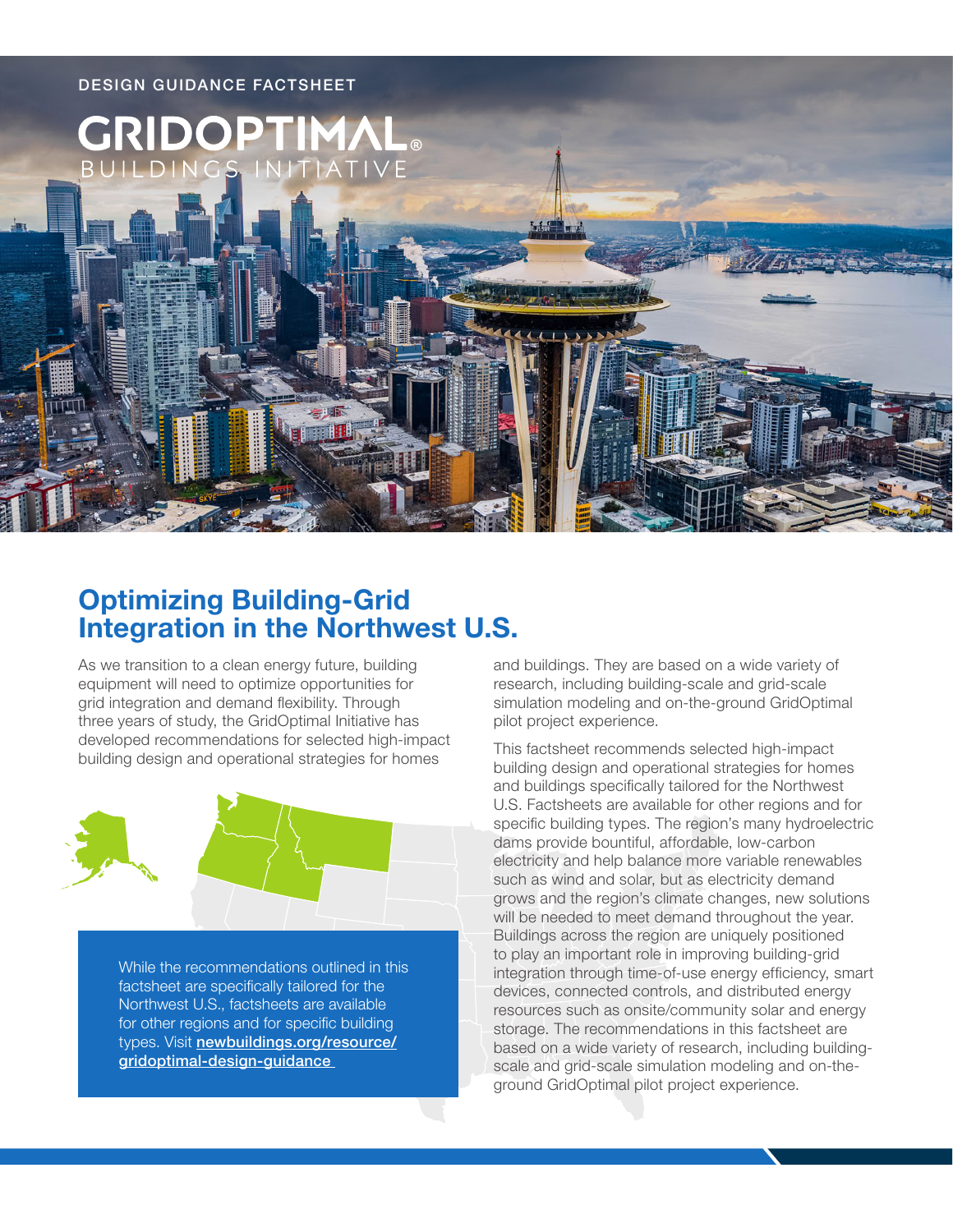## Top 5 GridOptimal **Building Design and** Operation Strategies:

#### **Northwest U.S.**

Efficiency and demand flexibility strategies have widely varying impacts across multiple building types, climates, and grid paradigms. These high-impact approaches can help improve building-grid integration outcomes on both sides of the meter in this region.



**Building envelope.** Buildings with well-insulated, airtight envelopes reduce winter heat loss and summer heat gain, decreasing HVAC energy needs while maintaining comfortable indoor temperatures. Additional passive measures such as west-facing shading, window treatments, and cool roofs can decrease peak cooling load needed on summer afternoons and peak winter heating demand, both of which typically occur during high-cost, highcarbon hours.



#### **Smart HVAC controls.**

Temperature setpoint and schedule adjustments such as setbacks, precooling, and preheating can deliver peak demand savings and shift load toward low-cost, lowcarbon hours. Communications standards such as OpenADR 2.0b enable current and future participation in demand response and similar programs.



**Energy storage.** Both battery electric and thermal (e.g., ice or hot water) storage systems can enable load shifting away from high-cost, high-carbon hours. Key benefits include energy cost savings, emissions reductions, and resilient operations. Systems designed only for resiliency may not deliver cost and carbon savings: co-optimize system design and dispatch to achieve the right balance of resiliency, cost savings, and carbon reductions.



#### **Managed EV charging.**

Electric vehicles (EVs) are a key decarbonization solution but charging adds substantial demand. Charging during off-peak hours, and reducing or staging charging during peak hours mitigates the impact. Special rates and generous incentives are often available for smart EV chargers.



**Efficient systems.** Efficient mechanical systems (HVAC and water heating) meet occupant thermal comfort needs with decreased energy use. Consider variable-capacity heat pump HVAC systems and grid-connected heat pump water heaters to maximize energy savings and carbon emissions reductions. Paired with an efficient building envelope, efficient systems improve resiliency by prolonging the building's ability to remain comfortable and habitable through a partial or complete power outage. Efficient systems are an enabler and often an impact multiplier for demand flexibility.

# Key Enablers: Energy Efficiency and Distributed Energy Resources

**Energy efficiency** is critical: more-efficient buildings have lower operating costs, carbon impacts, and power demand. Efficient buildings with high-performance envelopes remain comfortable for longer without mechanical conditioning, widening the demand response potential and load shifting window.

**Passive strategies** can deliver targeted time-of-use energy savings. Insulation and air-sealing save energy all the time, but especially during peak conditions. West-facing shading and electrochromic windows reduce cooling demand during costly, high-carbon summer evenings.

**Active strategies** offer demand response by shifting load away from peak hours toward low-cost, low-carbon hours. Automated grid-integrated controls on HVAC,

water heating, lighting, and appliances facilitate reliable, consistent load shifting during occupied and unoccupied hours.

**Distributed Energy Resources** (DERs) including solar PV, batteries, managed EV charging, and thermal energy storage can deliver energy flexibility. Target energy storage systems that can charge during the day and reduce evening demand. Co-optimize storage systems for both cost and carbon through real-time rate and carbon signals or by adding in a time-varying synthetic carbon cost. At a minimum, be solar-ready and storage-ready: reserve space and capacity in conduits and electrical panels for future DERs and related electric infrastructure.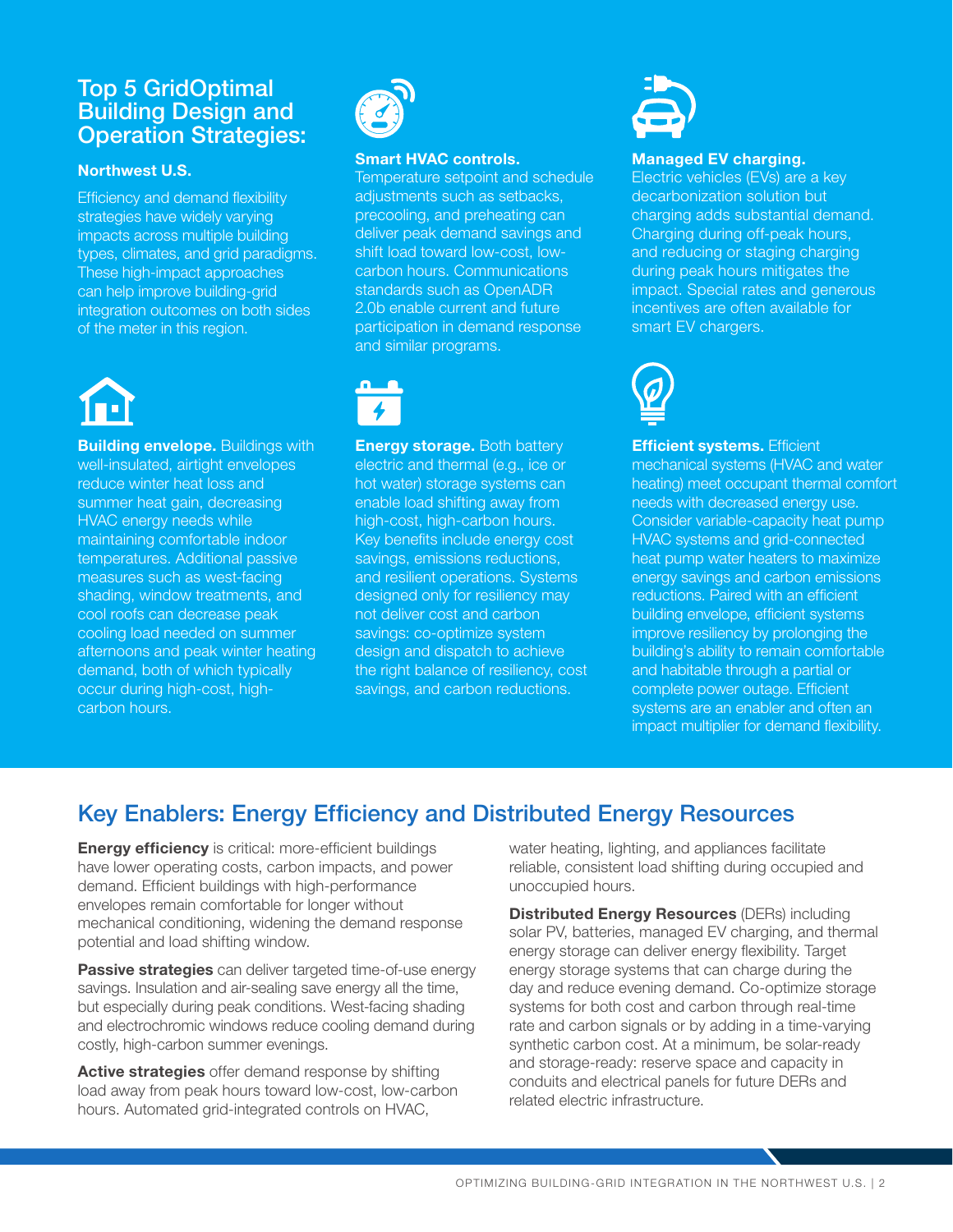### Designing and Operating Buildings in a Hydro-Heavy Grid

In the Northwest U.S., hydropower is the most common electricity source. The share of wind and solar will grow, but low-carbon hydropower dams will remain central to the region's grid.

Hydropower is very flexible on a short-term basis and can compensate for variability in wind and solar generation and from the demand side. However, it is less flexible on a seasonal basis: hydropower provides abundant, low-cost, clean electricity in spring and early summer when rivers are high, but less so from late summer through mid-winter. Solar and onshore wind deliver cleaner electricity during the day, but fossil generators help meet demand during nighttime and peak-demand hours.

To minimize carbon emissions from electricity consumption, identify hours in each season when high building demand coincides with high grid carbon factors. Search for energy-saving or demand flexibility opportunities in the end-uses and equipment that are driving significant building demand during those hours. Strategies that are well-suited to this grid paradigm include passive load shaping (e.g., west-facing shading or electrochromic glass), diurnal demand flexibility strategies (e.g., precooling, temperature setbacks) as well as short- to mediumduration energy storage (e.g., batteries, cold/hot water tanks).

Northwest U.S. Grid Mix



Northwest U.S. System Load Profile



© New Buildings Institute 2021

Hours with high net system load (dashed lines) tend to be more expensive and higher-carbon. Net system load equals total load minus renewable generation.

Electricity grids across the region are transforming toward zero carbon emissions. Buildings can enable this transition by focusing on time of use energy efficiency and demand flexibility.



All graphs and charts on this page show an average of 2036-2044 hourly data from the 2020 release of NREL's Cambium Standard Scenarios, available at <https://cambium.nrel.gov/>.